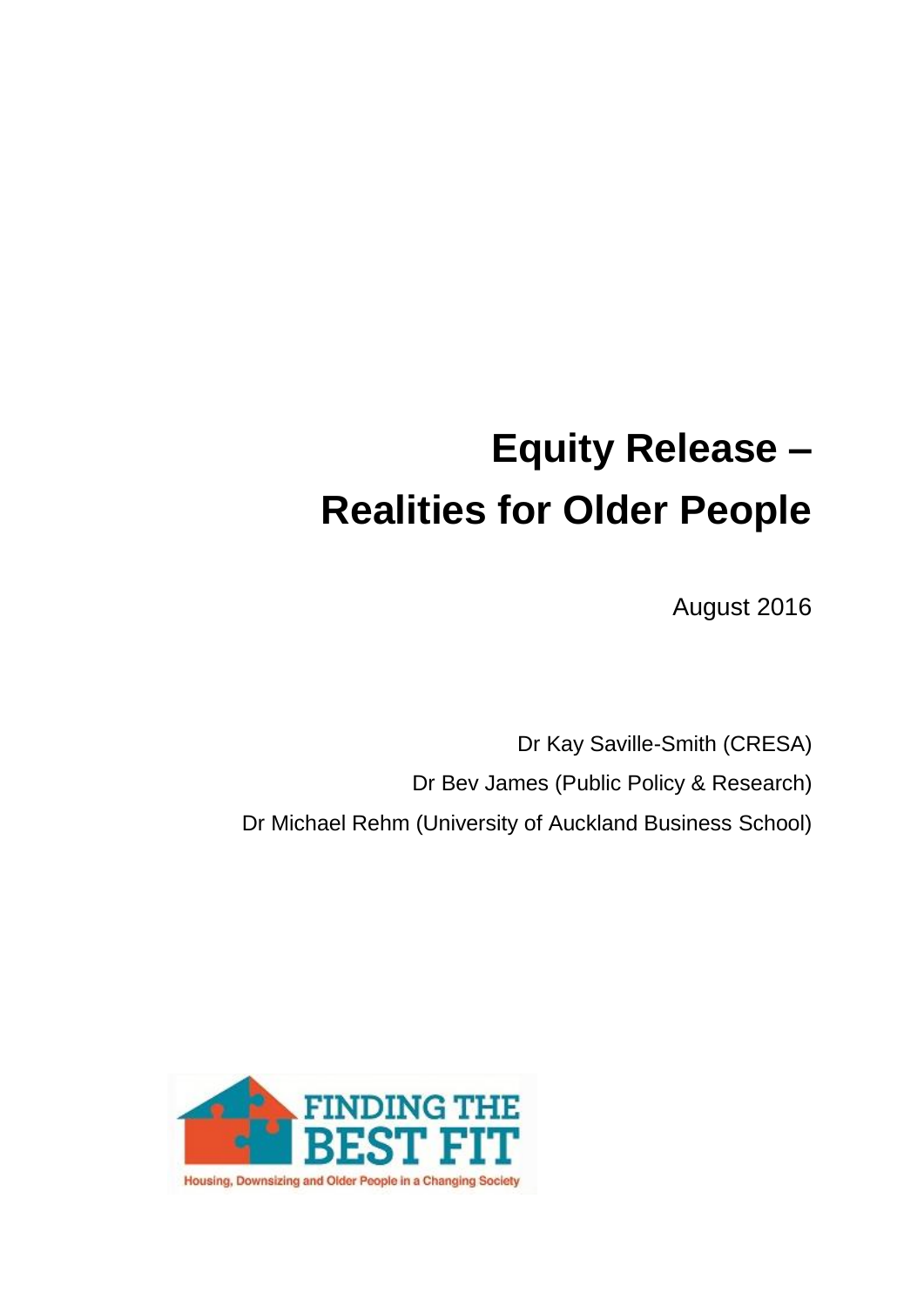## **Introduction**

 $\overline{a}$ 

In 1991 a cohort of people who are now very old indeed made a record. They, at the ages of 60-64 years, had the highest rates of owner occupation in New Zealand before or since at 87.7 percent. High rates of home ownership, represented by more than 75 percent of a cohort being in owner occupation by their thirties, has been a feature of New Zealand for all cohorts born between 1927 and 1956. $1$  The extraordinary commitment to owner occupation was generated by a combination of factors prevailing in the post-war period. Firstly, it reflected familial commitment to home ownership. Second, its achievement was propelled by low house prices and a building industry that targeted low cost entry level housing. Third, it was supported by a political commitment to home ownership across the political spectrum in the post-war period until the late 1980s. The pillars of that commitment were: long-term mortgages, first at three percent and later at income related interest rates, the ability of households to capitalise a universal family benefit, and a public housing agency that not only provided both mortgages and income-related rental stock, but had responsibilities for urban development.

The late eighties and early nineties saw those pillars dismantled. What have remained, however, are:

- Cohorts of older people who still have very high rates of home ownership;
- A retirement income policy and superannuation that is calibrated according to assumptions that older people are primarily mortgage-free owner occupiers; and,
- With an ageing population, the prospect of older people increasingly attracting the health care dollar.

The fiscal impact of an ageing population, anxieties about incomes and living standards, a persistent model of older people as inevitably on a pathway of physical and mental decline, and New Zealand's traditionally higher rates of residential care compared to similar jurisdictions have driven a persistent concern with 'downsizing'. However, the concept of downsizing is both ill-defined and contradictory. Nevertheless, within public policy, two streams may be discerned. The first relates to a view that older people should be 'downsizing' housing wealth to release equity tied up in housing assets. The second, attached to the 'ageing in place' policy framework, couches the idea of 'downsizing' in terms of reducing dwelling and allotment sizes on the assumption that smaller dwellings and gardens will allow older people to remain independent for longer with less assistance in their homes.

The three-year public good science programme *Finding the Best Fit* has found that neither of those forms of 'downsizing' are particularly attractive to older people.<sup>2</sup> The question that inevitably arises, irrespective of the preferences of older people, is whether either of those 'downsizing' pathways are practical for older people. Is the vision of cashing up or the imperative to access smaller dwellings realistic? This report focuses on the first of those issues, that is, the realisation of housing assets.

<sup>1</sup> N. Jackson, 2016, Preliminary analysis of home ownership/non-ownership by birth cohort, for the period 1986- 2013. Unpublished paper.

<sup>&</sup>lt;sup>2</sup> See [http://downsizing.goodhomes.co.nz](http://downsizing.goodhomes.co.nz/) for the programme's team, research directions, findings, presentations and tools. Funded by the Ministry of Business, Innovation and Employment through the contestable public good science fund with additional assistance from the Retirement Villages Association, the Commission for Financial Capability and the BRANZ Building Levy.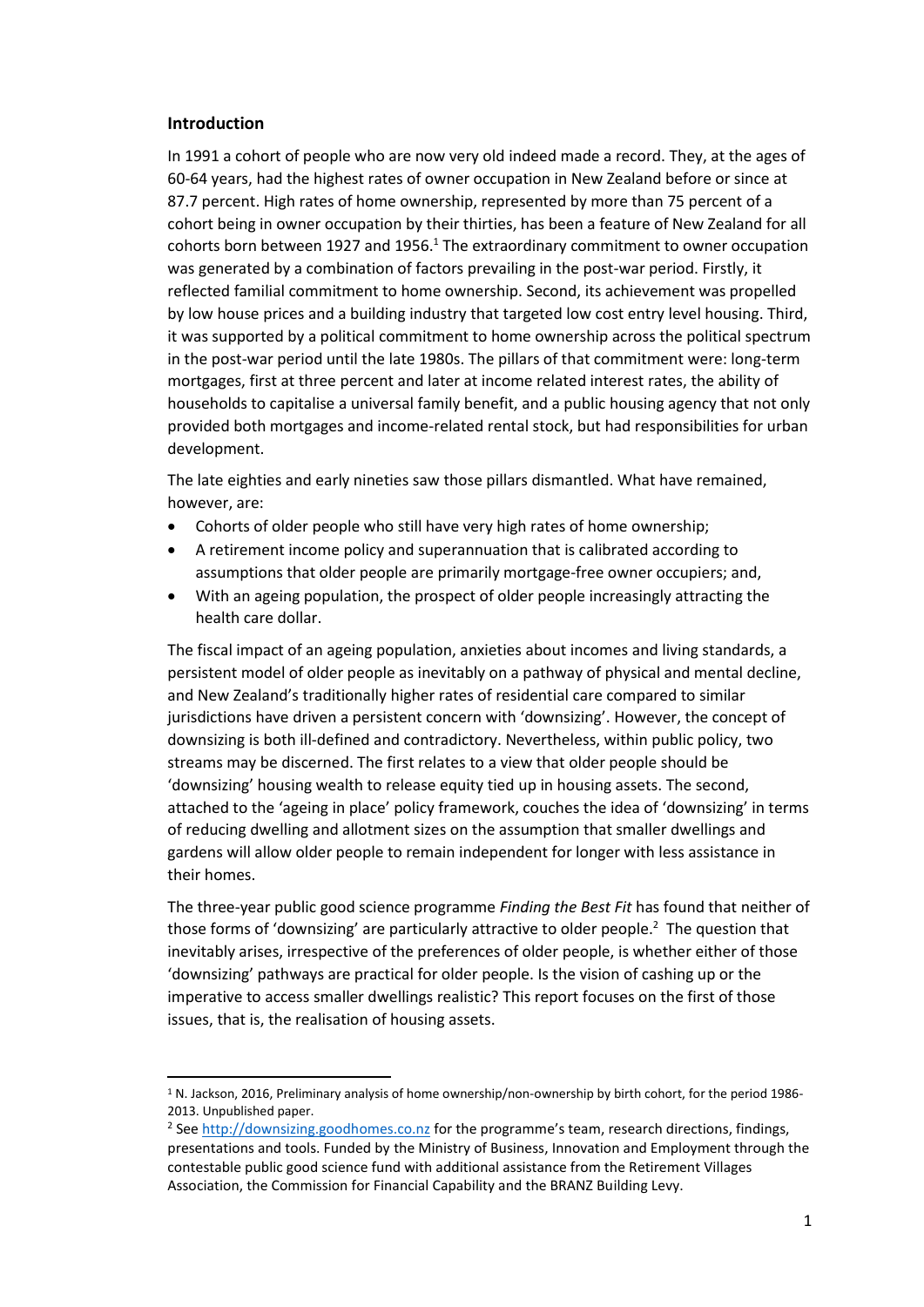## **High Hopes for Equity Release, House Prices, Debt and Shocks**

It has already been noted that ideas of older people's equity release as a mechanism for boosting living standards in old age and funding age-related care reflect high rates of owner occupation among older people. The vision of equity release has also been propelled by New Zealand's apparent inexorably rising house prices. The preoccupation with rising house prices has been particularly intense around the Auckland region and in the last decade or so. But there has been a sense that rising house prices have been evident around New Zealand. That intuitive sense reflects a degree of reality. There is no doubt that nationally there was in the first decade of the  $21<sup>st</sup>$  century a step-change for housing prices in rural and provincial towns and a climb in house prices in urban areas, mainly in the Auckland region. But substantial real house price appreciation is not as widespread or as persistent as the public discourse might imply.

Low capital growth is widespread and high growth very spatially concentrated. Median house prices between 1990 and 2013 have been variable spatially. Some areas show real house price appreciation for the dwellings involved in repeat sale were less than \$100,000 over twenty-three years (Figure 1). When the capital gains of individual dwelling prices as they were represented through repeat sales is analysed, the variability and the modesty of gains becomes very apparent.<sup>3</sup> So too does the illusionary quality of the belief that rising median house prices or mean capital appreciation data indicates a universal benefit and opportunities for equity realisation for owner occupiers. The distribution of capital gains for individual house can vary considerably. Large standard deviations prevail. Average capital gains frequently represent the impacts of a minority of houses (Figure 2).



Figure 1 Real House Price Appreciation – 1990-2013

1

<sup>&</sup>lt;sup>3</sup> L. Murphy and M. Rehm, 2015, Housing Downsizing and Older People in a Changing Society - House Price Dynamics, Finding the Best Fit Research Programme,

http://downsizing.goodhomes.co.nz/resources/downloads/tauranga%20downsizers%20auckland%20presentatio n%20-%20Copy.pdf.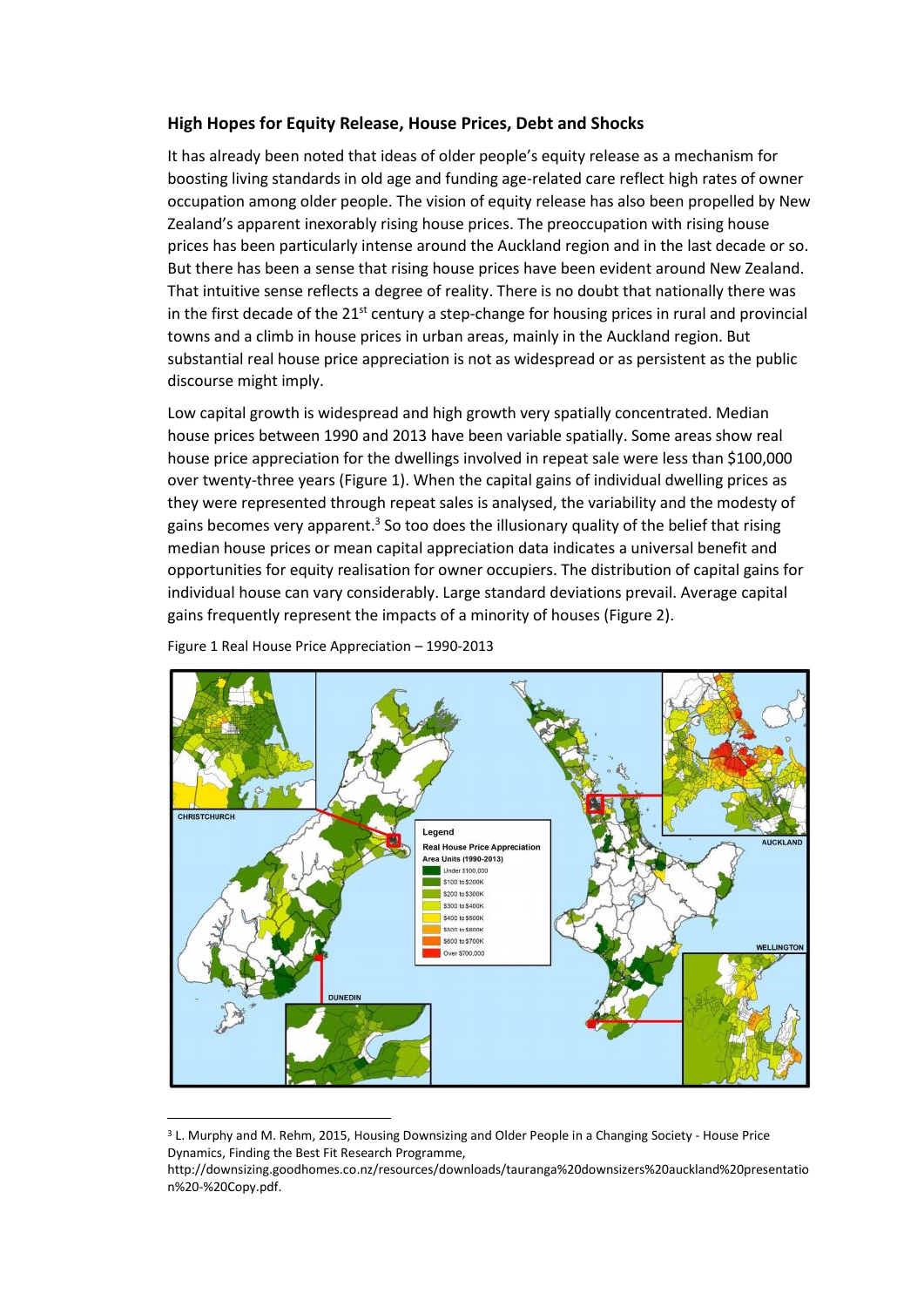

Figure 2 Mean and Distribution of Capital Gains Experienced by Individual Houses in Selected Local Housing Markets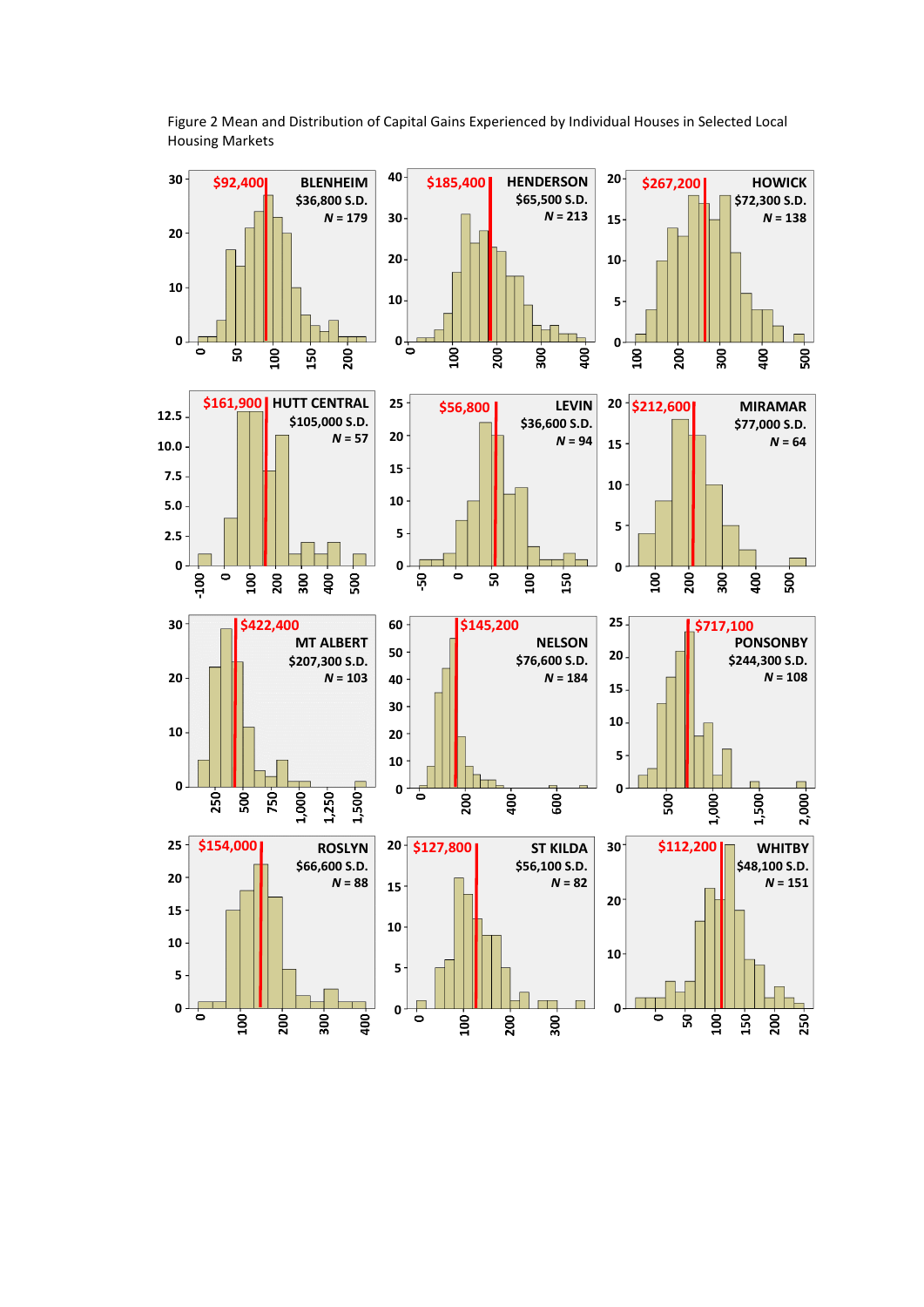Where does this leave older people? Firstly, it means that their assets can vary significantly. The median value of older people's assets in 2015 lay at \$302,000. That is, half of individuals aged 65 years or older, had assets less than \$302,000 and half had more. The average debt of an older person at the same period was \$44,000.<sup>4</sup> A recent survey by the Bank of New Zealand (BNZ) on debt repayment practices has led them to conclude that "it raises the spectre of 'intergenerational debt' rather than older Kiwis bequeathing wealth to their children… the median age for clearing mortgages for those aged 50 to 64 was likely to be 66, based on current projections."<sup>5</sup> Most importantly, the vast majority of older people's asset value lies in property, predominantly their owner occupied home. That can mean that the seemingly stable and advantaged world of older people's housing wealth is vulnerable to shocks.

Shocks may involve significant financial shocks associated with worldwide but even domestic occurrences. The latter have not attracted systematic research but some older people are vulnerable to financial elder abuse. They can also become involved in risky investments and transactions. The underwriting of children's borrowing, which can often be a positive and low cost form of inter-generational wealth transfer where house purchase is concerned, can also carry risks of loss. There are also other types of shocks that can strip out the asset value of dwellings. Those include adverse natural events and dwelling failures. The former goes beyond the dramatic impacts of the Christchurch earthquake. New Zealand has a vulnerable geography. Flooding and storm events are common. There is evidence of significant housing loss among older people associated with those events, partly due to their geographic exposure to flood and storm events.<sup>6</sup> This may be exacerbated by a tendency among older people to under-insure and/or under-claim on insurance.<sup>7</sup>

The problem for older people of building failures has emerged primarily around 'leaky building syndrome'. That is, the phenomenon of building degradation due to water intrusion associated with faulty design, materials or workmanship. Associated with but by no means restricted to mono-cladding, homes built in the 1990s up to around 2005 have proved particularly vulnerable. The effects can be severe with rot and decay potentially leading to building collapse. <sup>8</sup> Estimates of the numbers of dwellings affected have varied between 22,000 and 89,000, although government officials have come to a 'consensus' estimate of

1

<sup>4</sup> Statistics New Zealand, 2016, *Household Net Worth Statistics: Year ended June 2015*.

<sup>5</sup> Reported NZ Herald, *Bank of New Zealand: Time ripe to tackle home debt*, 5 October 2015.

<sup>6</sup> B. James and K. Saville-Smith, 2014, Council Planning and Policies: Positive Ageing and Planning for Adverse Natural Events, Community Resilience and Good Ageing: Doing Better in Bad Times Research Programme, [http://resilience.goodhomes.co.nz/resources/downloads/PositiveAgeing%20and%20Emergency%20Planning%20](http://resilience.goodhomes.co.nz/resources/downloads/PositiveAgeing%20and%20Emergency%20Planning%20councils%20Final.pdf) [councils%20Final.pdf,](http://resilience.goodhomes.co.nz/resources/downloads/PositiveAgeing%20and%20Emergency%20Planning%20councils%20Final.pdf) pp. 9-12.

<sup>7</sup> B. James and K. Saville-Smith, 2014, *"We had our retirement all worked out, and then …" Learning from Older People's Flood Experiences*, Community Resilience and Good Ageing: Doing Better in Bad Times Research Programm[e,http://resilience.goodhomes.co.nz/resources/downloads/W](http://resilience.goodhomes.co.nz/resources/downloads/)e%20had%20our%20retirement%20all% 20worked%20out.pdf. pp. 24-29.

<sup>8</sup> Overview Group, 2002, "Report of the Overview Group on the Weathertightness of Buildings to The Building Industry Authority" [http://www.building.govt.nz/UserFiles/File/Weathertightness/Reports/pdf/bia-report-17-9-](http://www.building.govt.nz/UserFiles/File/Weathertightness/Reports/pdf/bia-report-17-9-02.pdf) [02.pdf;](http://www.building.govt.nz/UserFiles/File/Weathertightness/Reports/pdf/bia-report-17-9-02.pdf) PriceWaterhouseCoopers, 2009, *Weathertightness – Estimating the Cost,* report prepared for Department of Building and Housing, Wellington,

[http://www.building.govt.nz/userfiles/file/news/whrs/pdf/pwc-weathertightness-estimating-cost-full-report.pdf;](http://www.building.govt.nz/userfiles/file/news/whrs/pdf/pwc-weathertightness-estimating-cost-full-report.pdf)  HOBANZ, 2014, "Guide to: Leaky Buildings", available at:

[https://hobanz.org.nz/sites/default/files/attachments/Guide%20to%20Leaky%20Buildings%20Jan,%202016.pdf.](https://hobanz.org.nz/sites/default/files/attachments/Guide%20to%20Leaky%20Buildings%20Jan,%202016.pdf)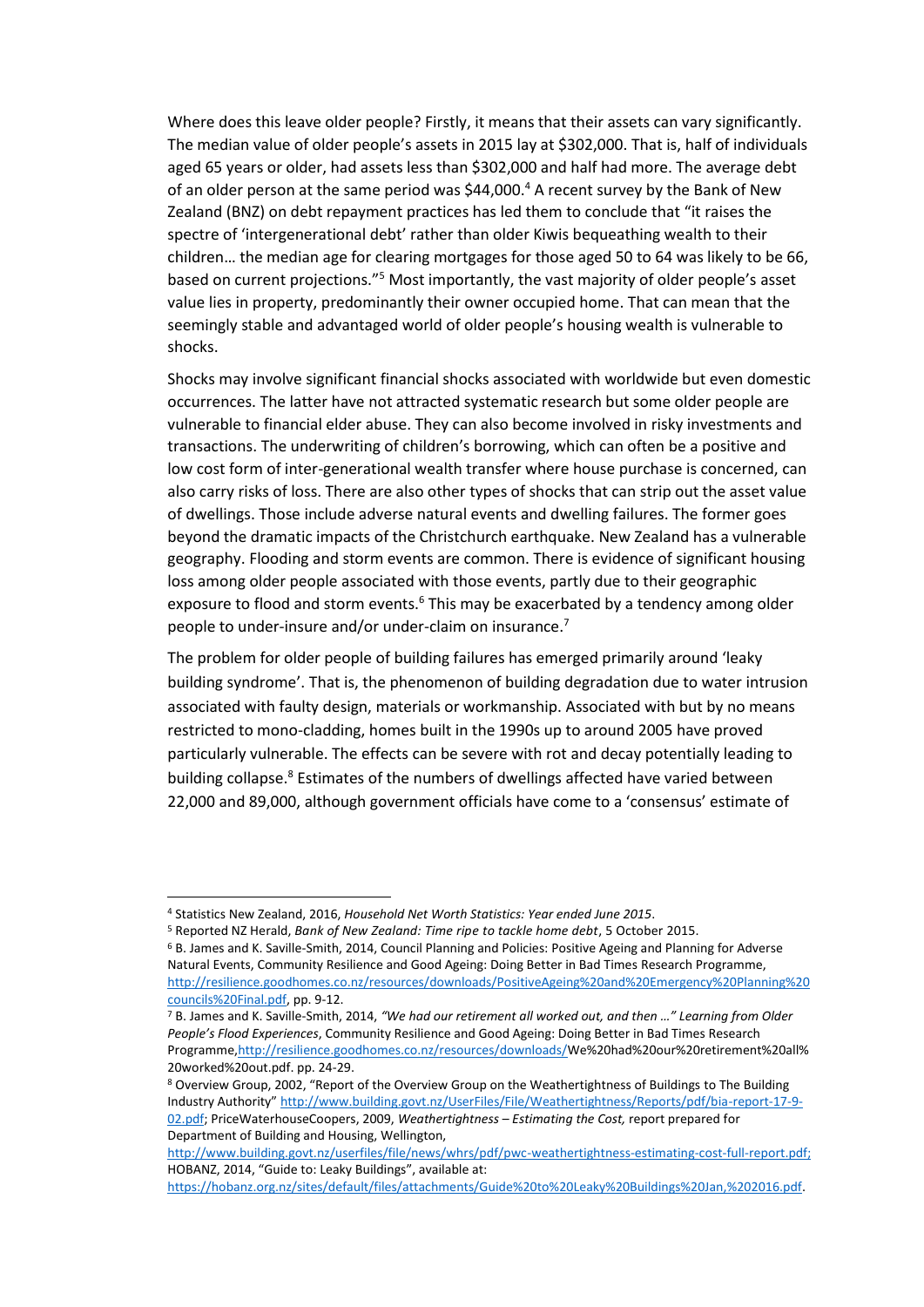42,000 house failures among dwellings built between 1990 and 2005.<sup>9</sup> Those estimates suggest between 6.6% and 26.9% with the consensus at 12.7% of the dwelling stock built over that period was affected by leaky building syndrome. <sup>10</sup> Older people are likely to be

over-represented in those buildings because of the propensity for new-builds to be driven by people in the older age groups.

A recent survey of householders involved in new builds or major consented renovations found that a significant proportion (almost 60 percent) were aged fifty-five years or more (Figure 3). If that is part of a persistent trend in the past, then we can assume that older people are likely



to be over-represented among those burdened by the costs associated with remedying leaky building syndrome. Those costs can be considerable.

An evaluation of the government's Financial Assistance Package (FAP) found that on average, the estimated cost of repair of a stand-alone leaky house is \$220,000, and the per unit cost in a multi-unit building is estimated at \$95,000 on average.<sup>11</sup> It is clear from a case study with older people affected by leaky building syndrome, that the financial assistance offered to those with dwellings affected does not meet the actual financial costs associated with remediation. Of the nine case study participants who had undertaken repairs, their personal contributions ranged from under \$100,000 to over \$700,000, with five spending more than \$100,000.

Importantly in the context of older people's housing wealth and the potential for equity realisation, there is considerable evidence that there is house price stigma attached to dwellings seen as leaky homes even where there is no evidence of leaks. One participant in a case study of older people affected by leaky homes noted that householders with monolithic cladding homes were incurring significant costs to avoid market stigmatisation. Similarly, an older couple whose house was affected by leaky home stigma but had not experienced any leakiness undertook extensive re-surfacing and renewal of sealants to guard against future leaks and had weathertightness reports prepared. Notwithstanding, there were difficulties in marketing their house.

 $\overline{a}$ 

<sup>9</sup> PriceWaterhouseCoopers, 2009, *Weathertightness – Estimating the Cost,* report prepared for Department of Building and Housing, Wellington[, http://www.building.govt.nz/userfiles/file/news/whrs/pdf/pwc](http://www.building.govt.nz/userfiles/file/news/whrs/pdf/pwc-weathertightness-estimating-cost-full-report.pdf)[weathertightness-estimating-cost-full-report.pdf](http://www.building.govt.nz/userfiles/file/news/whrs/pdf/pwc-weathertightness-estimating-cost-full-report.pdf)

<sup>10</sup> Statistics New Zealand, Building Consent Time Series Data.

<sup>11</sup> Ministry of Business, Innovation and Employment, 2013, *Evaluation of the Financial Assistance Package,* Wellington, Ministry of Business, Innovation and Employment.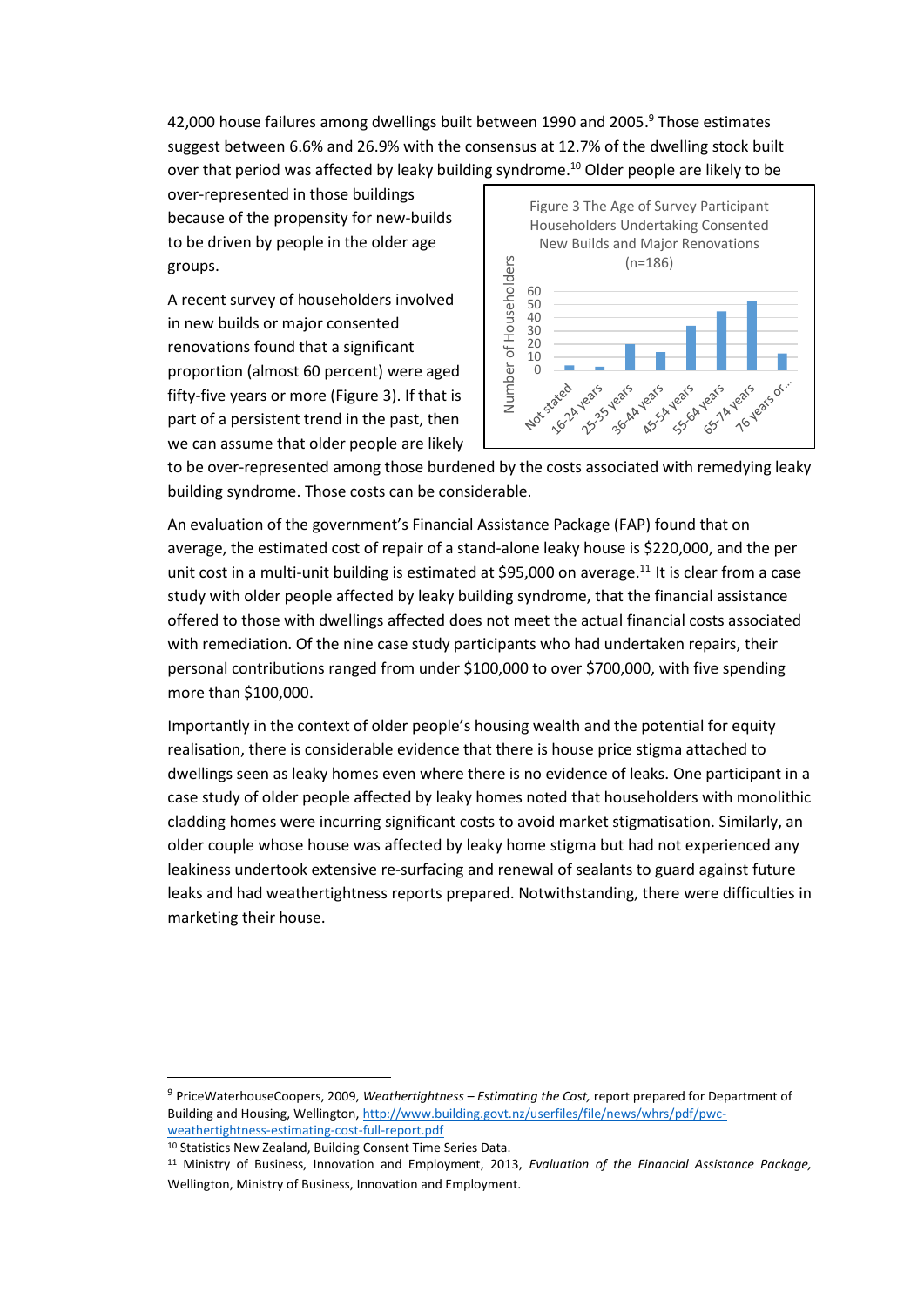*This is not a story that is unique to us, we know people… they spent \$300,000 on recladding their five-year-old home so they were able to sell it and it didn't even have leaks.*

*We did full disclosure on the repairs made. A lot didn't want to look at it because of the stereotyping that's emerged about this type of building, there's a blanket condemnation.*

Analysis of transaction data for house sales in Auckland and Wellington reveals the reductions in capital gains associated with perceptions of leaky dwellings for mono-clad dwellings. In Auckland the stigma loss for standalone homes is approximately \$25,000 while owners of monolithic-clad apartments and units have their capital gain reduced by approximately \$15,000. Notably the difference in capital gains is quite similar between Auckland and Wellington despite the fundamental differences in house prices. The December 2013 average house price in Auckland was \$693,549 but only \$451,200 in Wellington.<sup>12</sup> As a proportion of total capital gain realised, Wellington homeowners suffered considerably from leaky building stigma. There, owners of standalone homes had their capital gain reduced by 29% due to their home's monolithic cladding (Table 1).

|                       |                        | <b>AUCKLAND</b>  |                                           | <b>WELLINGTON</b> |                                           |
|-----------------------|------------------------|------------------|-------------------------------------------|-------------------|-------------------------------------------|
|                       |                        | <b>Dwellings</b> | <b>Median Real</b><br><b>Capital Gain</b> | <b>Dwellings</b>  | <b>Median Real</b><br><b>Capital Gain</b> |
| Standalones           | Monolithic-clad        | 72               | 209,904                                   | 43                | 104,413                                   |
|                       | Non-monolithic         | 1,481            | 235,279                                   | 769               | 134,602                                   |
|                       | <b>Gain Difference</b> |                  | $-25,375$                                 |                   | $-30,189$                                 |
|                       | % Difference           |                  | $-12%$                                    |                   | $-29%$                                    |
| Apartments<br>& Units | Monolithic-clad        | 33               | 130,235                                   | 21                | 57,401                                    |
|                       | Non-monolithic         | 883              | 145,202                                   | 343               | 72,065                                    |
|                       | <b>Gain Difference</b> |                  | $-14,967$                                 |                   | $-14,664$                                 |
|                       | % Difference           |                  | $-11%$                                    |                   | $-26%$                                    |

Table 1: Median Real Capital Gains (1997-2013) by Dwelling Cladding **<sup>13</sup>**

## **The Experience of Equity Realisation**

1

One of the conundrums of equity realisation is the issue of meeting the need for shelter while realising a portion of housing wealth. In the United States, Canada, Britain, Australia and New Zealand, the finance industry has sought to resolve that tension through financial instruments such as reverse equity mortgages. Despite their promotion over many years, reverse equity mortgages have not become widespread. The provider market tends to be fragile and demand has to date been low not only in New Zealand but also overseas.<sup>14</sup>

<sup>12</sup> https://www.qv.co.nz/resources/monthly-residential-value-index

<sup>&</sup>lt;sup>13</sup> Prepared by M. Rehm for the Finding the Best Fit Research Programme. See also M. Rehm, 2009, "Judging a House by its Cover: Leaky Building Stigma and House Prices in New Zealand", *International Journal of Housing Markets and Analysis,* Vol. 2, No. 1, pp. 57-77.

<sup>14</sup> K. Saville-Smith, B. James, J. Warren and A, Coleman, 2009, *Older People's Housing Futures in 2050: Three Scenarios for an Ageing Society*, Wellington, CHRANZ provided an extensive review of international use of reverse equity which highlighted the risks for both lenders and consumers.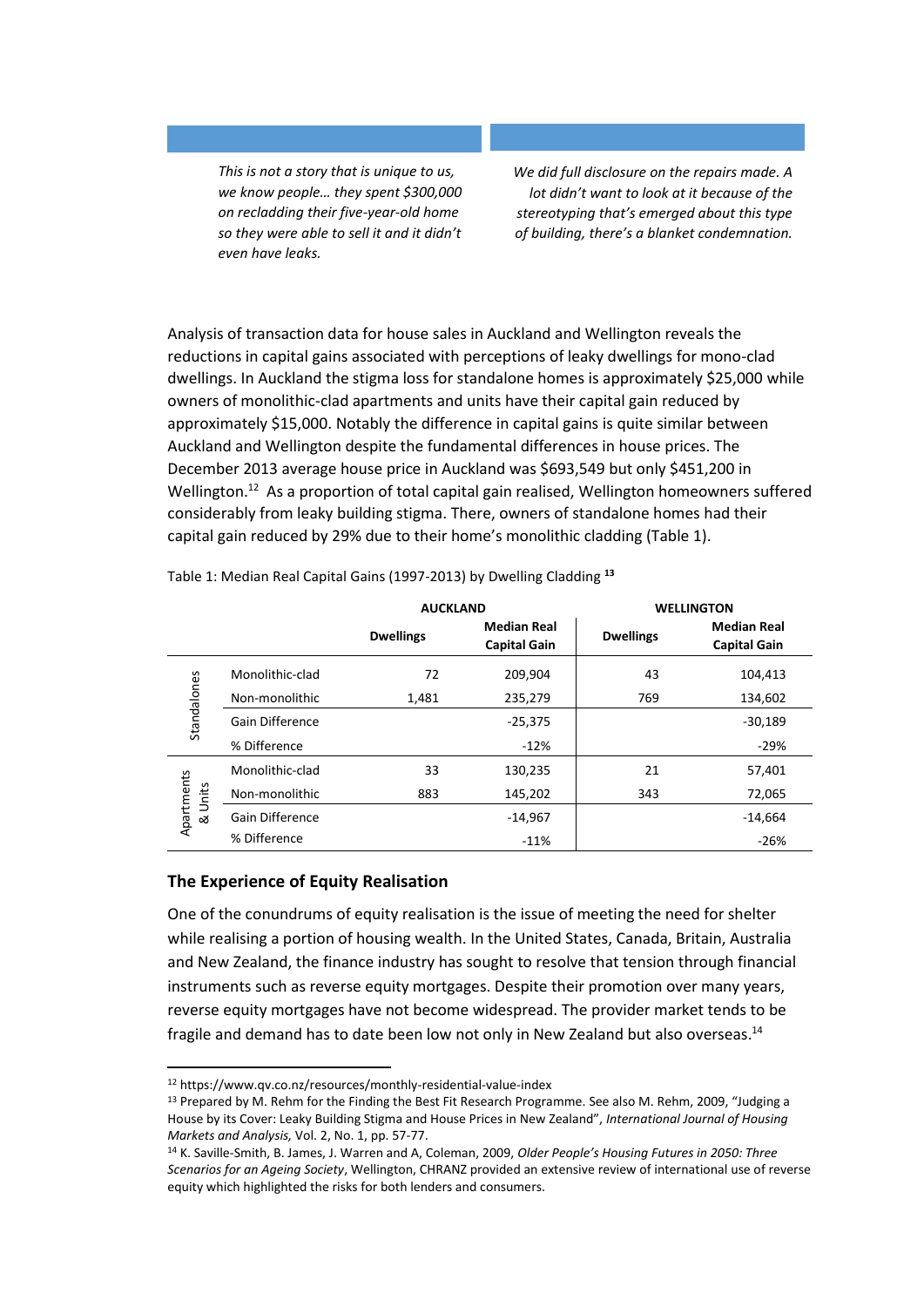Moreover, there are significant risks around provision which have been recognised for many years but re-emphasised recently by the Australian Productivity Commission and the Reserve Bank of New Zealand.<sup>15</sup>

In October 2015, the Reserve Bank estimated that around \$300 million reverse equity mortgages were extant in New Zealand.<sup>16</sup> At that time many providers, including ASB, had withdrawn from the market leaving Heartland Bank and SBS providing products. ASB stayed in the market for around five years. The Reserve Bank announced its intention to calibrate reverse equity mortgages differently in relation to bank risk. In doing so it emphasised the complexities of risk management around reverse equity for lenders and the stability of the banking sector.<sup>17</sup>

The alternative pathway most typically promoted to releasing equity from housing wealth is the idea of moving from a higher cost dwelling to a lower cost dwelling. There are a number of trajectories. One is to change tenure and reduce the ownership interest in a dwelling, either by selling and moving into rental accommodation or by selling an owner occupied dwelling and purchasing a license to occupy. The latter is the most common trajectory of the relatively small proportion of older people who move into retirement villages. In both cases, the older person is exposing themselves to non-discretionary monthly or more frequent payments. In the case of tenants those are rental payments for which they may or may not be eligible for housing assistance. In the case of retirement village residents, those payments are monthly service payments. Unlike renters, retirement village residents retain a capital investment in the license to occupy which may be realised through sale after deferred maintenance charges are deducted.

Another trajectory is to retain owner occupation and move to a lower cost dwelling. House price data and house stock data suggest that this can be difficult to achieve if older people wish to stay within their current communities. The reasons for this are simple. First, house prices are largely decoupled from dwelling condition and size. Prices are affected by dwelling configuration, particularly whether a dwelling is an apartment, a stand-alone dwelling, or multi-units, but the main factor in house prices is locality. Second, finding a

**.** 



Figure 4: Falling Household Sizes and Larger New Builds

smaller, suitable dwelling is not easy. Far from dwelling sizes falling as household sizes fall, the long-run trend has been for dwelling sizes to increase (Figure 4).

<sup>15</sup> Australian Productivity Commission, 2015, *Housing Decisions of Older Australians*, Commission research paper, Canberra, Australian Productivity Commission, p. 165.

<sup>16</sup> Reserve Bank of New Zealand, 2015, *Regulatory impact assessment on capital requirements for reverse mortgage loans*, Wellington, RBNZ.

<sup>17</sup> Reserve Bank of New Zealand, 2015, *Regulatory impact assessment on capital requirements for reverse mortgage loans*, Wellington, RBNZ.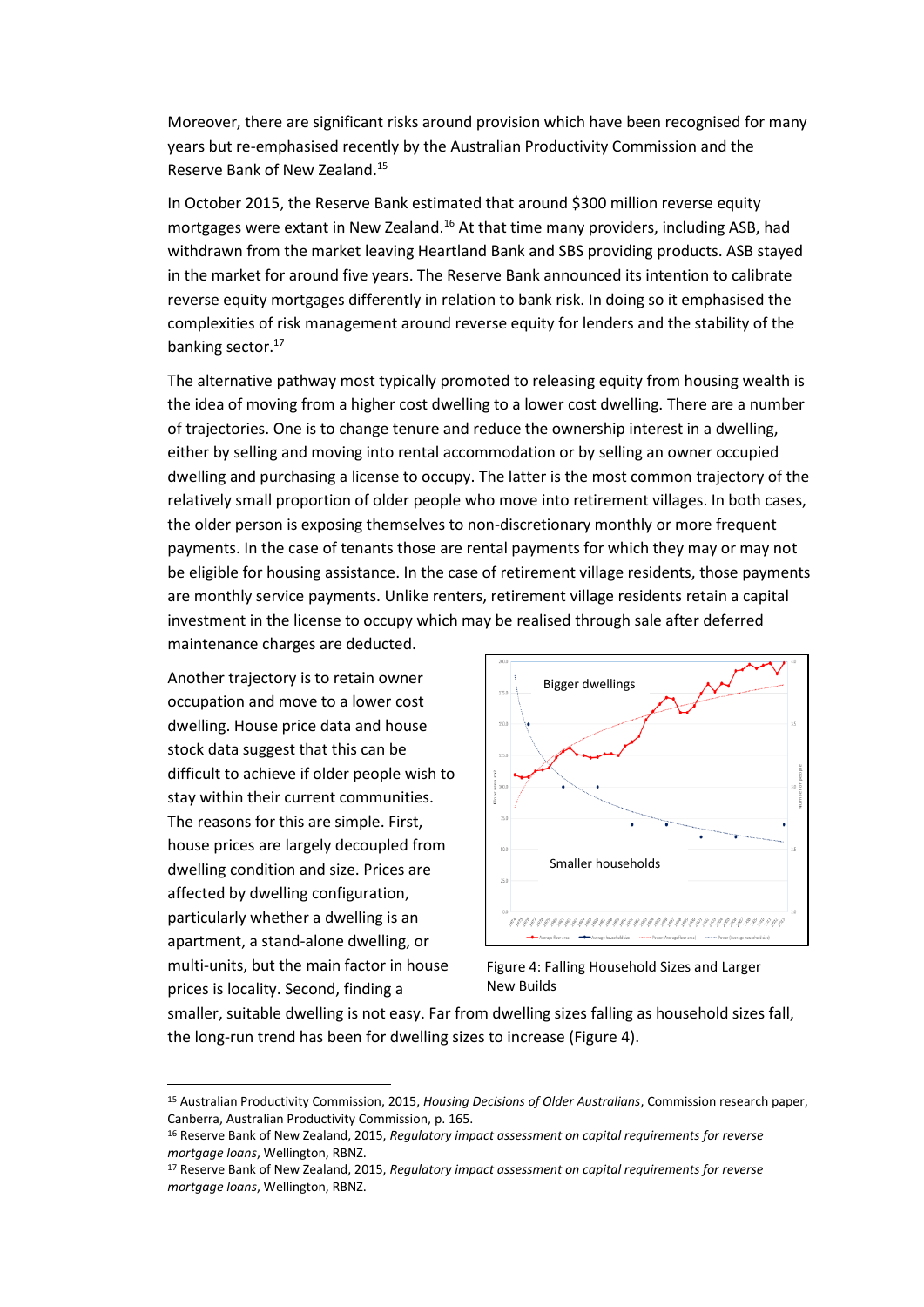The building industry tends to explain this mismatch in terms of an under-demand for smaller dwellings. A homogenity of demand is said to translate into a housing stock that tends to be relatively homogenous in New Zealand. That explanation, however, is belied by the burgeoning of the retirement village sector which delivers to the proportion of older people that can afford them, both smaller and a more diversified stock (Figure 5).



Figure 5 Retirement Village Stock compared to the NZ Dwelling Stock

It is contradicted too by data collected in the *Finding the Best Fit* programme surveys. One survey of 617 retirement village residents in 2015 found that most (83 percent) of recent movers into retirement villages had not considered options other than a retirement village, but 104 residents had. Among those 104 retirement village residents there were a variety of reasons why the resident had eventually selected a retirement village.

As Table 2 shows, in some cases, the decision was made on their behalf by a family member. The most common reason related to the lack of dwellings with the characteristics that older

people desired on the market. In particular, these retirement village residents reported a desire for new dwellings, but found those on the open market either too large and expensive, or too 'pokey' and also expensive.

The *Finding the Best Fit* programme also surveyed older people living in the general community. In that latter survey, it was found that most older people had not moved within the five years prior to

Table 2: Reason for Selecting Retirement Village by Residents who Considered Retirement Village and Open Market Housing

|                                          | % Residents<br><b>Choosing RV</b> |
|------------------------------------------|-----------------------------------|
| <b>Reported Reason for Choice</b>        | <b>Over Non-RV</b>                |
|                                          | Dwellings (n=104)                 |
| Desired Dwelling not Available on Market | 32%                               |
| Reduced self and household management    | 22%                               |
| Onsite care for self or partner          | 22%                               |
| Companionship                            | 13%                               |
| <b>Onsite Security</b>                   | 11%                               |
| Planning for Old Age                     | 6%                                |
| <b>Unchallenging Environment</b>         | 4%                                |
| <b>Children's Decision</b>               | 4%                                |
| <b>Cost Effective</b>                    | 3%                                |
| <b>Additional Facilities</b>             | 2%                                |
| Reduced Burden on Children               | 1%                                |
| *Multinla choica                         |                                   |

\*Multiple choice

surveying. Nevertheless, a set of 126 older householders who reported that they had moved house in that period were recruited.

The data from those movers and the data from the retirement village residents provide an insight into the actual experience of equity realisation. Before discussing the equity realisation reported by each population, it is notable that only 23 percent of movers reported purposely seeking to release equity from their move. Among retirement village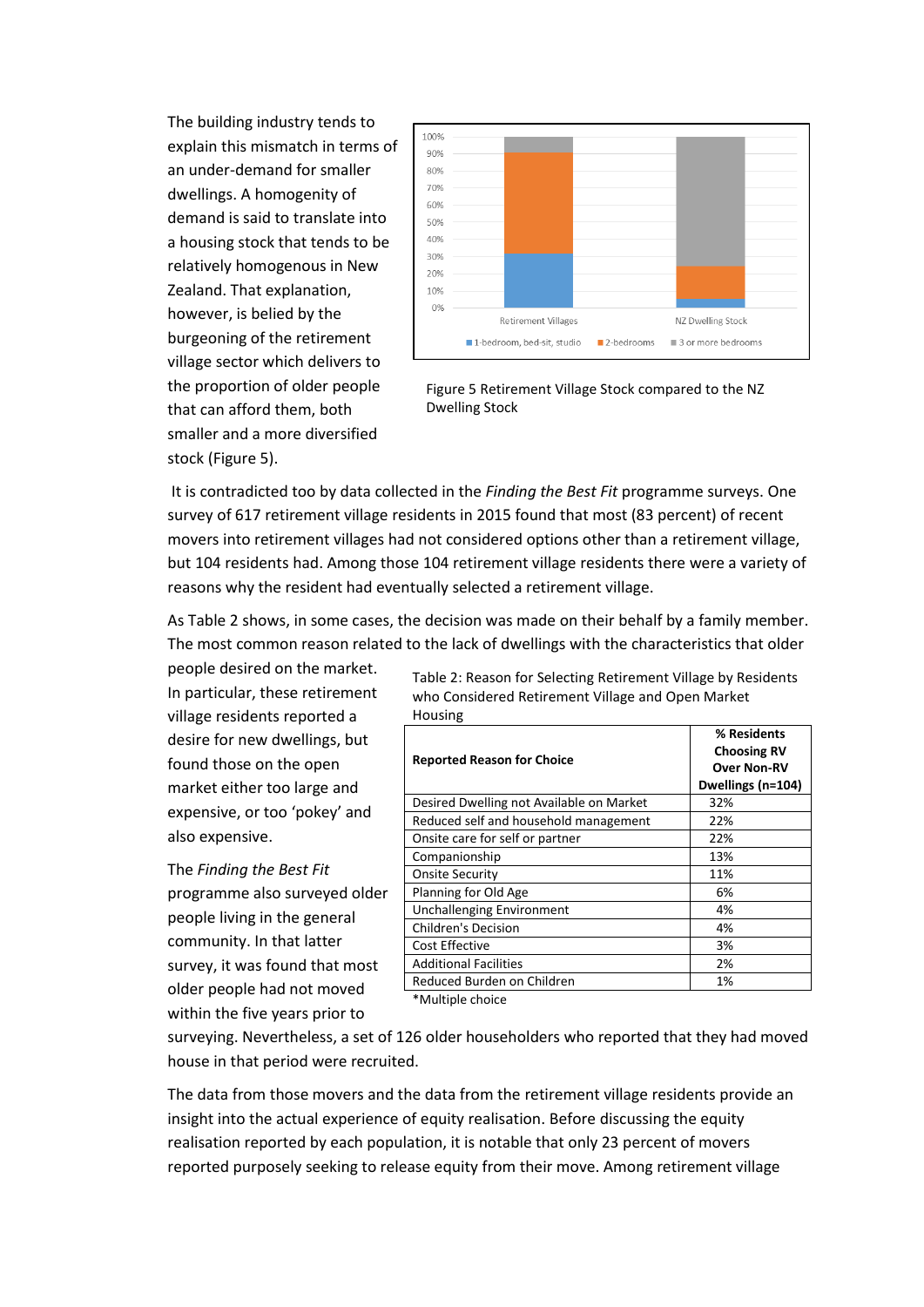residents that proportion was lower at around 17 percent. It is that data to which the discussion now turns.



#### *Realising Equity among Owner Occupier Movers Staying in the Community*

category when buying as their sale price. Over a quarter (29 percent) paid more for the dwelling they purchased than the dwelling they sold. In short, while the largest proportion of these movers sold at prices higher than they purchased, that set of movers still made up a minority of all the transactions.

Most movers in the community were not seeking to 'cash-up', although some were hoping to reduce debt. For the twenty-nine movers who sought to release equity from their move, the outcomes were mixed. A little over half (52 percent) reported that they achieved the amounts that they had planned. About 10 percent reported that they were unable to transform any equity into ready cash after repayment of debt and other costs. Around 48 percent reported that they were able to transform some equity into ready cash but significantly less that they had hoped for. Notably, high sale prices do not always bring a cash windfall. Fourteen older movers sold their previous dwelling at \$700,000 or more and six reported that they were seeking to liquidate some of their home equity into cash. Of those six, one reported that they left the transaction with very little financial benefit and a further three were left with less than they expected from the transaction.

In any event the amounts for cash remaining from sale were relatively small. The largest single set of older owners who moved report no remaining cash within a period of five years with about two-thirds having less than \$50,000. Of those, 69 percent own their dwelling with no mortgage. Some seventeen of the 61 older movers with less than \$50,000 in cash remaining from their previous house sale report that they were able to move to being mortgage free. Mortgage free owner occupiers have been shown to have high living standards relative to their incomes, primarily because of their very low housing outgoings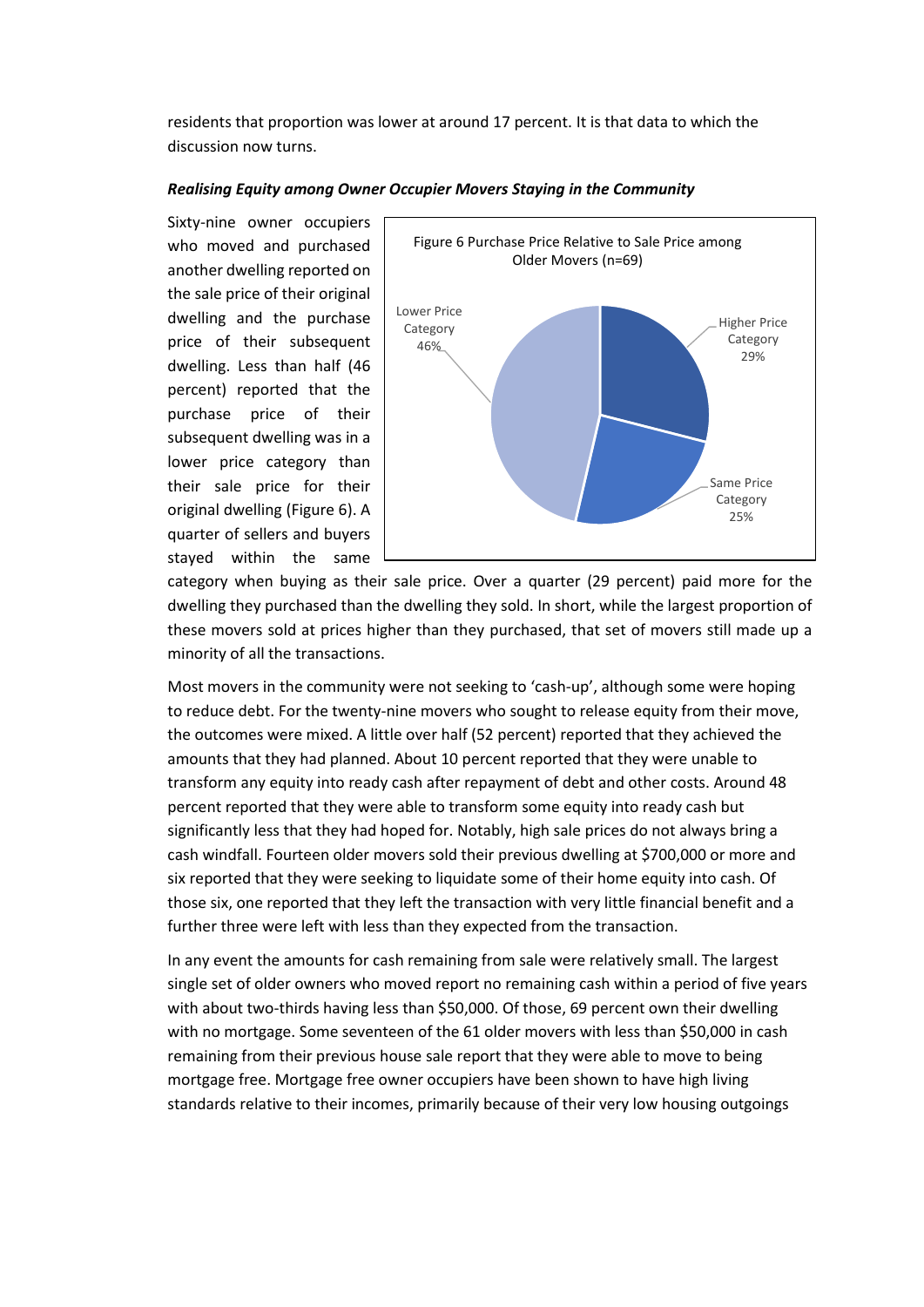compared to those who have non-discretionary outgoings related to their accommodation such as monthly service charges, mortgage repayments or rents.<sup>18</sup>

## *Realising Equity among Movers to Retirement Villages*

The profile of equity realisation among movers to retirement villages is somewhat different to that of older movers who stayed within the community. This reflects a variety of factors. As Table 3 shows, retirement village residents tend to be older than movers in the community. They are also less likely to be independently mobile and driving. However, they tend to have incomes from a multiplicity of sources. Nevertheless, they are less able to share costs with a household member. Similarly, issues of companionship, security and a desire for onsite care may be attached to the higher rate of living alone.

| Characteristic                                         | % Older Movers in<br>the Community<br>(n=126) | % Retirement Village<br>Residents (n=617) |
|--------------------------------------------------------|-----------------------------------------------|-------------------------------------------|
| 75-84 years                                            | 21%                                           | 53%                                       |
| 85 years or more                                       | 6%                                            | 32%                                       |
| Lives alone                                            | 35%                                           | 69%                                       |
| Driver's License                                       | 96%                                           | 79%                                       |
| National superannuation, Veterans or War Pension       | 91%                                           | 89%                                       |
| Additional income from interest, rents, or investments | 57%                                           | 54%                                       |
| Other superannuation, annuities or pensions            | 21%                                           | 26%                                       |

Table 3: Socio-Demographics of Older Movers and Retirement Village Residents

Finally, of course, retirement village residents who purchased a license to occupy are reducing their ownership interest in a dwelling. While the up-front cost of a license to occupy tends to be lower than owner occupation (Figure 7), retirement village residents typically forego any capital gain, have significant deferred maintenance charges when moving, including when selling and

**.** 



purchasing an alternative type of dwelling within a village, and non-discretionary monthly fees.

Unsurprisingly, the profile of cash remaining from selling other assets to enter a retirement village was somewhat higher relative to movers in the community. Around 66 percent of

<sup>18</sup> P. Koopman-Boyden and C. Waldegrave (eds), *Enhancing Wellbeing in an Ageing Society (EWAS) Monograph No. 1*, The Population Studies Centre, University of Waikato, Hamilton and the Family Centre Social Policy Research Unit, Lower Hutt, Wellington, pp. 86, 104-105; K. Saville-Smith, 2013, *Housing Assets: A Paper for the 2013 Review of Retirement Income*, Wellington, Commission for Financial Capability,

http://www.cffc.org.nz/assets/Documents/RI-Review-2013-Housing-Assets-and-Retirement-Income.pdf.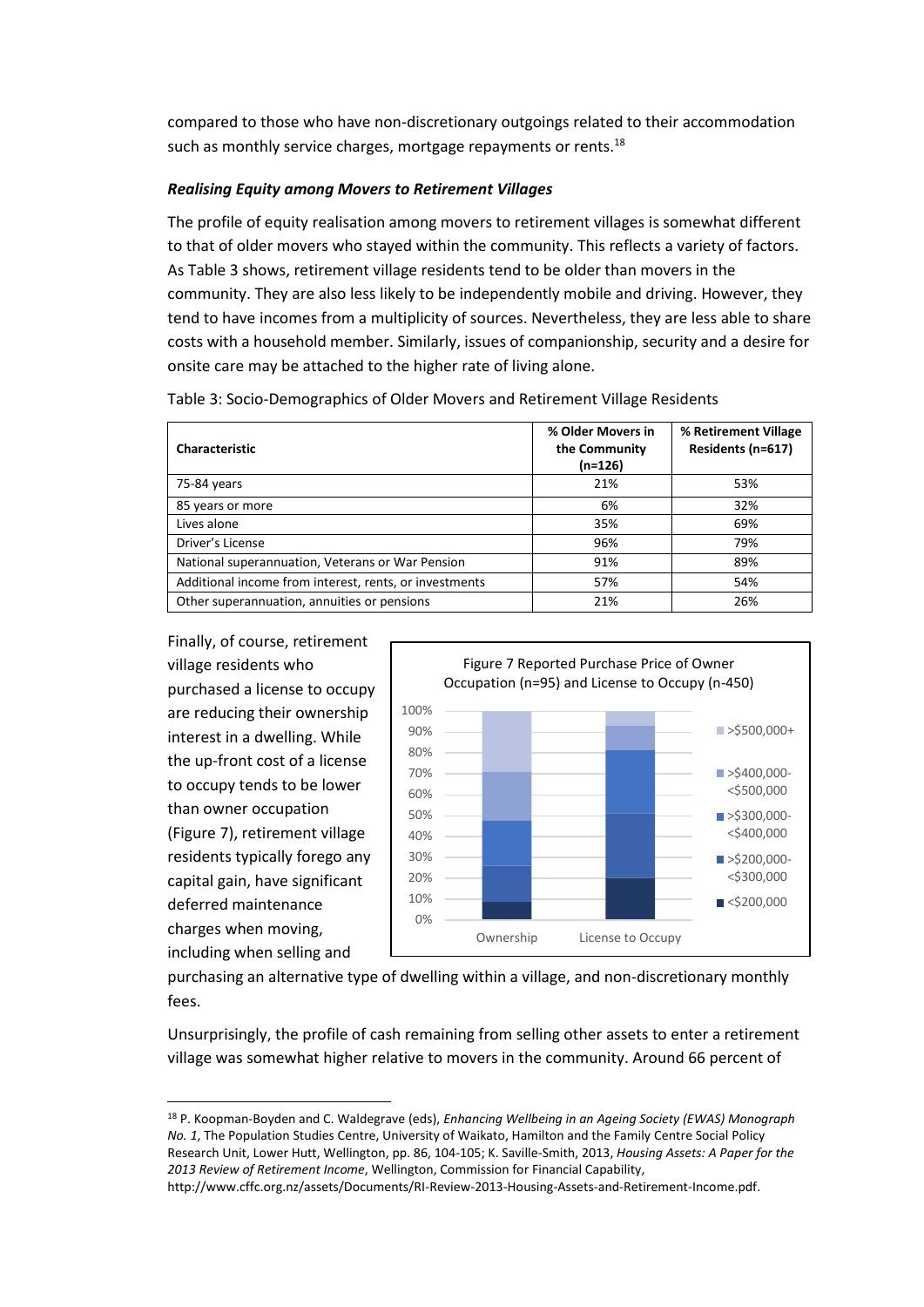

movers in the community realised less than \$50,000 in cash. Less than half of the retirement village residents (47 percent) reported their remaining cash from the sale of assets to buy a license to occupy was less than \$50,000. At the other end of the scale, only 12 percent of moving owner occupiers report cash remaining from their sale and purchase of \$200,000 or

more, compared to 22 percent of the retirement village residents seeking some release of equity (Figure 8). Nevertheless, 44 percent of the 106 residents who reported wanting to release equity, reported that they had not achieved as much equity release as they had hoped. This compares to 48 percent of movers within the community.

## *Using Realised Equity*

So what did older people spend the cash that they did release from moving either within the community or into retirement villages? As Table 4 shows, the use attracting the single largest proportion of the cashed up older movers was investment. A smaller proportion simply banked the realised equity.

Table 4: Using of Cash Released by Older Movers in the Community and Retirement Village Residents

| Use of Equity Released                                   | % Cashed Up Older<br>Mover $(n=63)$ | % Cashed Up RV<br>Resident (n=546) |
|----------------------------------------------------------|-------------------------------------|------------------------------------|
| Investments                                              | 37%                                 | 32%                                |
| Supporting/helping your children or other family members | 32%                                 | 26%                                |
| Special recreational or fun activities                   | 30%                                 | 30%                                |
| Day to day living costs                                  | 19%                                 | 45%                                |
| <b>Banked/Rainy Day Reserves</b>                         | 14%                                 | 3%                                 |
| Health costs                                             | 11%                                 | 23%                                |
| Renovations                                              | 11%                                 | 0%                                 |
| Reduced mortgage/debt                                    | 5%                                  | $< 1\%$                            |
| <b>Funded Rental Property</b>                            | 3%                                  | 0%                                 |
| Replaced car                                             | 3%                                  | 0%                                 |
| Charities                                                | 2%                                  | $< 1\%$                            |
| Household items                                          | 0%                                  | 2%                                 |

\*Multiple response

There was a hint here of reducing risk and a couple invested in rental properties. Both those individuals already had a rental portfolio. One sought to reduce the mortgage associated with the rental dwelling and the other acquired an additional rental property. Consumption was mentioned repeatedly. Special activities were reported by almost a third, a much higher proportion that the 19 percent who used their monies for day to day living costs. Eleven percent used these funds for health care costs. The remaining consumption items could be